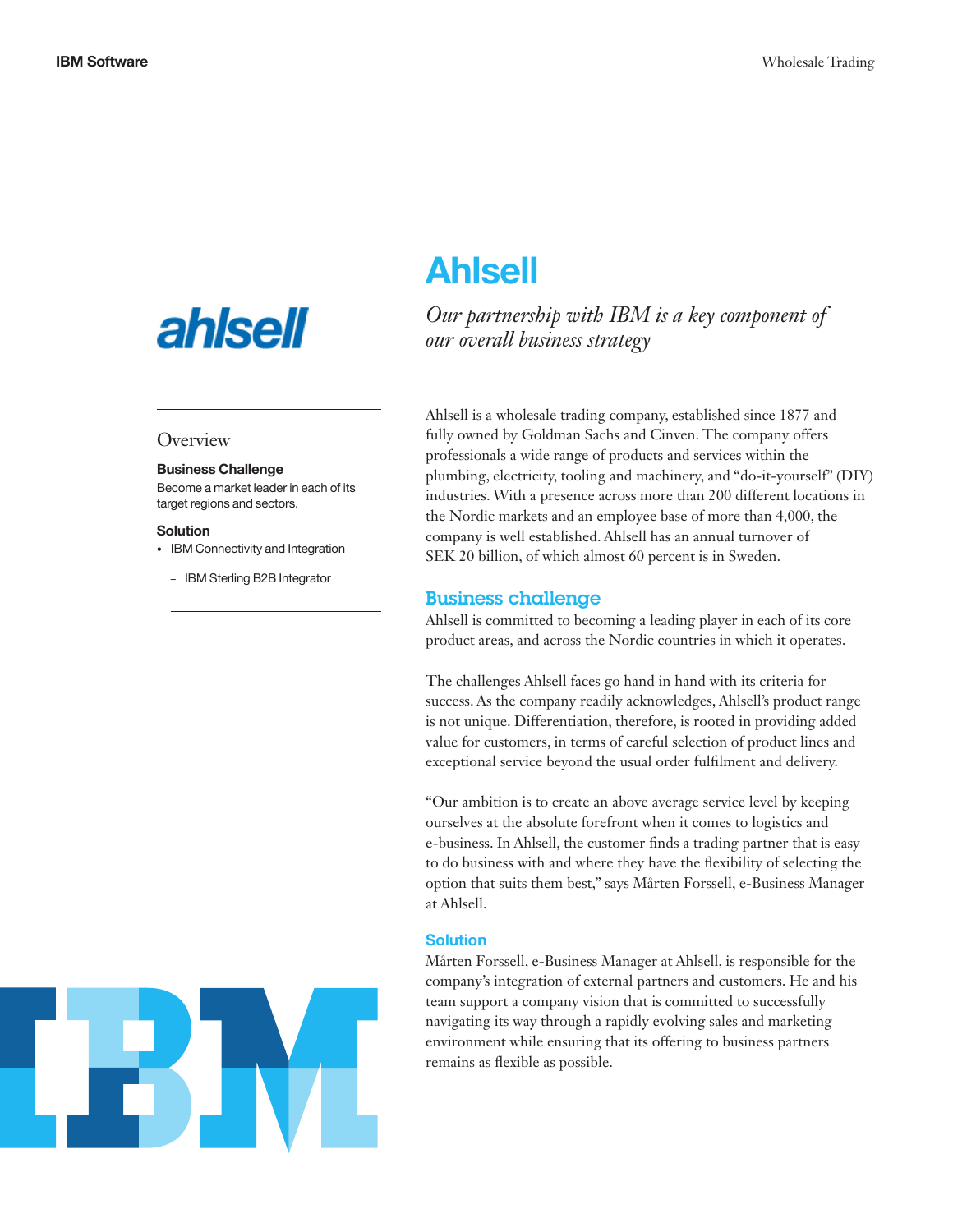#### Business benefits:

- • A complete B2B platform
- • Enables scalable and platform-agnostic integration between Ahlsell and its external business partners
- • Flexibility provides substantial possibilities for future development and bespoke adaptation of the solution

As a means of implementing a customer and supplier relationship management model based on the principle of choice, Ahlsell was looking for an integration platform that would help ensure the reliable sharing of order-related information in real-time for customers and suppliers, as well as providing visibility straight through to completion of a transaction.

Ahlsell selected Sterling B2B Integrator from IBM, a modular and comprehensive B2B integration platform, which manages the integration between organisations and their business partners. The company selected Sterling B2B Integrator for its flexibility, scalability and platform independence, allowing Ahlsell to manage the integration of processes for logistics and e-business infrastructure and extending this to external business partners.

Ahlsell and IBM had a successful track record through the previous implementation of IBM® Sterling Gentran:Server® for EDI and the wide range of communications protocols and standards supported within Sterling B2B Integrator further fuelled Ahlsell's decision to partner with IBM in B2B integration. Mr. Forssell adds, "We have always been impressed by IBM project management skills, first class support and general commitment to providing solutions to our specific business issues."

## Key benefits

As a result of the deployment of Sterling B2B Integrator, information about the order process is now designed to be available in real-time for customers from the point at which the order is placed online, an order acknowledgement returned, and through to delivery notification. The transaction is completed with an invoice being sent. The potential benefit to customers is their ability to integrate their systems with Ahlsell's, independently of their ERP system. Orders, requests and purchasing can now be managed in real-time, which is an important step to reach the desired common efficiency gains for both customers

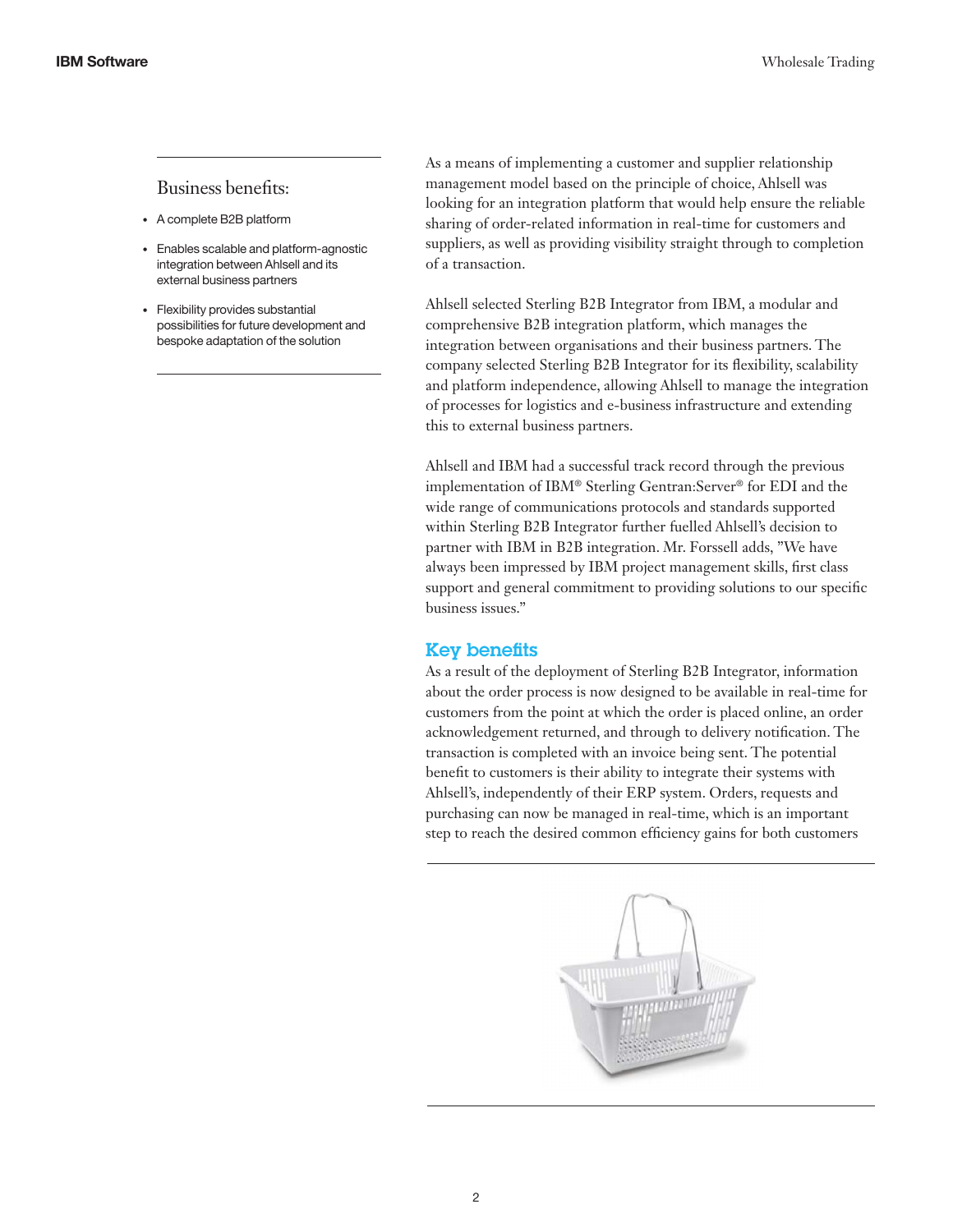*"We have always been impressed by Sterling project management skills, first class support and general commitment to providing solutions to our specific business issues."*

—Mårten Forssell, e-Business Manager, Ahlsell

and suppliers. In addition, Ahlsell can now better expose inventory information to key customers via Web services and enable their customer to post stock level request with near real-time response, thus giving improved forecasting information and ultimately enhanced customer service.

In terms of internal benefits, Mr. Forssell adds "Our sales people have been freed up from timeconsuming administrative tasks, enabling them to concentrate on focused customer and supplier relations while eliminating the previously numerous possibilities for human error."

Currently, approximately 400 business partners are connected with Ahlsell via Sterling B2B Integrator, and the plan is to increase this number considerably. "Our larger suppliers are nearly all integrated, and we are currently exploring with IBM the possibility of rolling out a Web-EDI solution for our smaller supplier base," says Forssell.

"We aim to enable trading partners to migrate to AS2, a standard for secure data interchange between trading partners that transmits data in real-time over the Internet. The objective is to provide our partners and customers with a pre-configured AS2 client that provides a platform for cost efficient, secure information exchange."

In parallel, Ahlsell has a number of ongoing pilot projects such as a vendor-managed inventory (VMI) pilot in Finland in which inventory is handled by the supplier who has the ability to track and replenish stock levels proactively. Internally, there are also considerable integration efficiency measures underway, as is the case at Ahlsell's central distribution centre in Hallsberg, whereby implementation between the company's ERP system and a new logistics system (ASTRO) is enabled by Sterling B2B Integrator.

"Together with IBM, we have given ourselves a significant competitive edge while future-proofing our investment as our marketplace continues to evolve. Communications with our customers can be made via a range of options, including physical stores, online shopping, and traditional telecommunications or using any communications protocol or standard they prefer, whether it is Web services, RosettaNet, EDI, or XML," concludes Mårten Forssell.